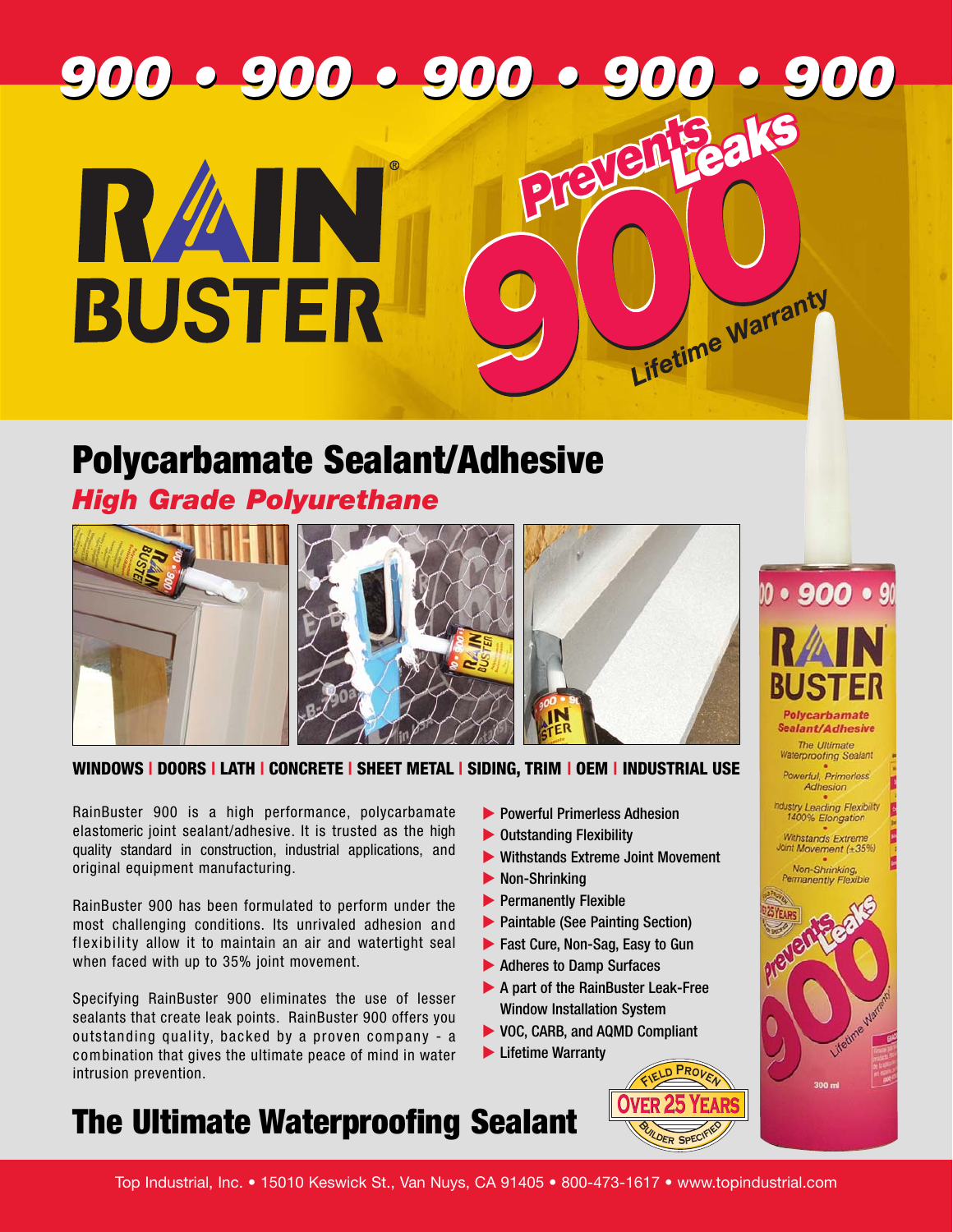## **900 • 900 • 900 • 900 • 900 900 • 900 • 900 • 900 • 900 RAIN <sup>F</sup><sup>i</sup>el<sup>d</sup> <sup>P</sup>rove<sup>n</sup> Polycarbamate Over 25 Years Over 25 Years Sealant/Adhesive BUSTER <sup>B</sup>uilde<sup>r</sup> <sup>S</sup>pecifie<sup>d</sup>**

#### **DESCRIPTION**

RainBuster 900 Polycarbamate Sealant/Adhesive is field proven and trusted to prevent leaks. Its high grade polyurethane formulation is the result of extensive research & development. RainBuster 900 provides an ultra high level of performance under the harshest conditions. Its leading elastomeric properties and its legendary powerful, primerless adhesion to a wide range of building materials make it an ideal choice for varied leak preventing applications. RainBuster 900 is ideal for both new construction and repairs.

### **PACKAGING, SHELF LIFE & STORAGE**

RainBuster 900 Polycarbamate Sealant/Adhesive is available in standard 300 ml cartridges (packaged 24 per case) and 592 ml sausage tubes (packaged 12 per case). The shelf life is 12 months. Store in a cool, dry place below 80°F for maximum shelf life

#### **AVAILABILITY AND COST**

RainBuster 900 Polycarbamate Sealant/Adhesive is competitively priced and widely available. Please contact Top Industrial, Inc. at 800-473-1617 or see www.topindustrial.com for a supplier nearest you.

### **AUTHORIZATIONS**

Listed in AAMA's Verified Components Program: 808.3-92, Exterior Perimeter Sealing Compound 803.3-92, Narrow Joint Seam Sealer 802.3-92, Type II Back Bedding Glazing Compound

Meets or Exceeds:

ASTM-C920 Type S, Grade NS, Class 35, Use NT, A and M Federal Specification TT-S-00230C (COM-NBS) Type II,Class A Canadian Specification CAN/CGSB-19, 13-M87

#### **ENVIRONMENTALLY FRIENDLY**

- Qualifies for LEED Credit from U.S. Green Building Council: 1 pt EQ Credit 4.13
- Qualifies for NAHB Green Build Credits: 5 pts Global Impact Credit 7.1.3
- VOC Compliant under AQMD and CARB

## **LIFETIME WARRANTY**

Top Industrial, Inc. warrants this sealant/adhesive to perform as described on its package and associated data sheet for a period of 100 years from the date of purchase. See next page for further warranty details.







#### **Field Proven to Prevent Leaks WINDOWS AND DOORS**

RainBuster 900 is ideal for sealing perimeters and bedding mounting flanges on windows and doors. It maintains a watertight seal when faced with repeated joint movement. Recommended for use with RainBuster flashing and RainBuster window installation procedures. Consult Top Industrial for further information. If using RainBuster 900 with asphalt flashings, see "Use with Asphalt" section.

#### **LATH**

RainBuster 900 seals through-wall penetrations, nails, and tears in weather resistive barriers, building wrap, and lath paper to permanently waterproof the lath drainage plain and prevent leaks in wall structures. It exhibits tenacious primerless adhesion to building paper, asphalt saturated papers, varied inorganic/non-paper based weather resistive barriers, plastics, and metals.

#### **SHEET METAL**

RainBuster 900 is ideal for sealing joints in varied sheet metal flashing, vents, HVAC and ductwork. Provides a permanently flexible watertight seal. Provides powerful, primerless adhesion to both raw and galvanized metals and copper. Paintable (see application section for details).

#### **GUTTERS**

RainBuster 900 is ideal for sealing seams and joints in gutter assemblies and downspouts. It provides a permanent watertight seal. It exhibits permanent flexibility and powerful adhesion to metals (including galvanized and copper), plastics, and vinyl. Available in multiple colors. Paintable (see application section for details).

**CONCRETE:** RainBuster 900 seals cracks, expansion and control joints, and panel joints. Provides excellent adhesive strength and movement capability for a watertight seal. Single part. Paintable (see painting section).

**SIDING, TRIM, FASCIA, ARCHITECTURAL DETAILS:** RainBuster 900 creates a permanent seal in joints and penetrations in siding, stucco, fascia, trim, and architectural details. RainBuster 900 is an agressive adhesive and is paintable with water-based paints (see painting section).

**SKYLIGHTS:** RainBuster 900 is ideal for sealing skylight perimeters and seams to prevent water intrusion. Maintains a permanent watertight seal. Available in colors and paintable (see painting section).

**OEM:** RainBuster 900 is ideal for sealing/adhering varied manufactured and fabricated parts and structures. It provides a permanent air and watertight seal.

**GENERAL CONSTRUCTION & INDUSTRIAL USE:** RainBuster 900 is ideal for varied locations where powerful adhesion and/or flexibility are important. For both new work and repairs.

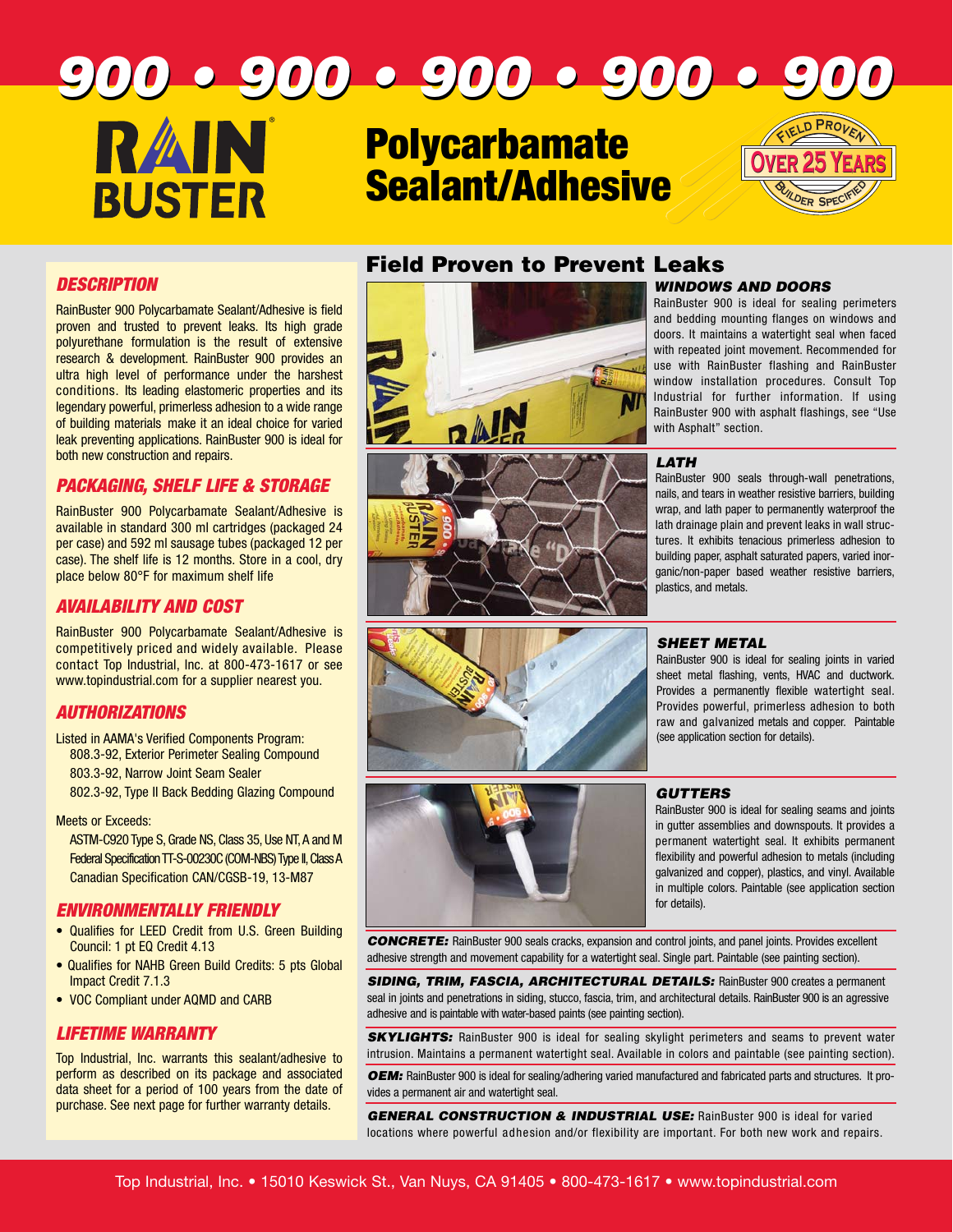**APPLICATION:** Easy to apply with conventional caulking equipment. Application temperature range: 20°F - 120°F. If application air temperatures are below 40°F, condition product at approximately 70°F prior to using for best results. Cut tip at a 45-degree angle. Location of cut will determine desired bead thickness. Puncture seal. Apply sealant to joint. When applying sealant for bedding of window mounting flanges, make sure minimum 3/8" beads line up with fastener holes. Sealant beads on mounting flanges should be appropriately applied to create desired bead thickness - Do not apply by forcing nozzle down on flange, which will result in thin ribbons rather than substantial beads. Fill joints in continuous beads from deepest point and avoid overlapping of sealant to prevent air entrapment. Sealant should wet the joint wall surfaces and any back-up material. Sealant skins in 1-3 hours; full cure in 1-3 days. For best results,

**900 • 900 • 900 • 900 • 900 900 • 900 • 900 • 900 • 900** 

**APPROPRIATE SURFACES:** RainBuster 900 is appropriate for use in new construction and repairs on a wide range of common construction materials including wood, vinyl, fiberglass, metals, plastics, masonry, stucco, brick, concrete, fiber cement board, flashings, and house wrap.

use opened cartridges and sausages the same day.

**PREPARATION:** For best adhesion results, all surfaces should be clean, dry, and free from dirt, dust, oils, release agents, water, old sealants, or other contaminants. Dust and loose particles should be blown out of joint.

**JOINT DESIGN:** This sealant is ideal for bedding joints, lap joints, butt joints, and fillet joints. Maximum expansion and contraction of joint should not exceed +/-35%. Minimum recommended depth is 1/4". Maximum recommended depth is 1/2". For joints 1/4" to 1/2" wide, it is recommended that the depth be equal to the width. For joint widths of greater than 1/2", it is recommended that the depth be 1/2". The recommended depth of sealant in horizontal joints subjected to traffic is 1/2".

**BACKING:** Closed cell polyurethane backer-rod or bond breaker tape should be used when necessary to prevent threesided adhesion and to control joint depth.

**FIELD PRETEST:** Due to the varied nature of construction substrates, field-test sealant on actual surfaces prior to beginning work. User must determine if results including adhesion are acceptable.

**PRIMING PRIOR TO APPLICATION:** Generally, priming is not required. If sealant is to be applied to a material with unusual surface characteristics or if adhesion pretest is unacceptable, consult Top Industrial for primer recommendations.

**TOOLING:** If required, tooling is recommended within 20 minutes after application. Tooling should be done in one continuous stroke. Techniques using solvents or soaps are not recommended. If masking, remove tape immediately after tooling.

**CLEAN UP:** Clean hands safely with RainBuster Top Towels (citrus wipes). Mineral spirits and other commercial solvents such as xylene, toluene, or

methyl ethyl ketone (MEK) may be used to clean up excess smears and tools. The use of solvents may be hazardous to your health. Keep away from open flame and use in well-ventilated area. Follow solvent manufacturer's instructions. Cured sealant is difficult to remove and must be done so by abrasion or other mechanical means.

**APPLICATION OVER PRE-PAINTED OR PRIMED SURFACES:** Pre-painted and pre-primed surfaces typically do not have the adhesive quality or flexibility of RainBuster sealant. Lack of sealant contact with raw substrate may inhibit ability to maintain a seal. Paint or primer may pull away from raw substrate with joint movement.

**PAINTING OVER RAINBUSTER 900 SEALANT:** Painting is appropriate over sealant seams and beads in exterior trim, siding, fascia, masonry, and stucco. Paintable after 72 hours. Do not use oil base paints as they may exhibit a slow/non-curing condition when in contact with sealant. The use of water-based paints and primers is required. High quality 100% acrylic paints and primers are recommended. Paint when weather and temperature conditions meet paint manufacturer requirements. Do not paint when excessively foggy or when there is an abundance of moisture in the air. Take steps to make sure sealant beads are free of contaminants. If during pretest paint does not wet out the entire surface of the sealant bead, contaminants may be present. Clean suspect beads with water spray, allow to dry, and re-apply paint. Oftentimes if paint is not entirely wetting out, an additional application of paint will be successful. Due to RainBuster 900's very tight film, paints may exhibit higher finished sheen levels over sealant than over surrounding, more porous surfaces. RainBuster 900 is not recommended for use as Spackle or wood filler over large areas as these sheen differences may become more visually pronounced. Field pre-test for suitability of paint and painting process is required. Contractor must determine suitability. Consult Top Industrial for further information.

**USE WITH ASPHALT BASED SELF-ADHERED FLASHING (A.K.A. SBS modified asphalt & bituminous material):** When used appropriately, RainBuster 900 can be

used successfully with asphalt-based flashings. Unlimited contact is acceptable between sealant and the permanent polyethylene/plastic-based facer side of selfadhered asphalt flashings. Steps must be taken to minimize contact with the adhesive side of asphalt flashings. Plasticizers in sealant may accelerate the normal moistening and softening of asphalt that occurs with heat. Do not apply sealant directly to adhesive asphalt side of flashing. Do not apply adhesive side of asphalt flashing directly over sealant beads or tooled sealant. Remove excess sealant prior to application of adhesive asphalt side of flashing. When installing windows, excess sealant squeeze out must be removed after setting window and prior to application of adhesive side of asphalt flashing. User must determine suitability through field pretest. Consult Top Industrial for further information.

**MAINTENANCE:** No maintenance should be needed. If sealant becomes damaged, remove damaged portion. Clean surfaces in damaged area, and repair with fresh RainBuster 900.

#### **LIMITATIONS**

- Not designed to replace mechanical fasteners.
- Not for use where subjected to constant water immersion.
- When painted, user must determine paint suitability. See "Painting" section for detailed limitations.
- When used with asphalt-based selfadhered flashings, user must determine suitability through field pretest. See "Use With Asphalt" section for detailed **limitations**
- Should not be used on absorptive surfaces such as marble, limestone or granite without prior testing for discoloration or staining.
- Avoid exposure to continuous high levels of chlorine (>5ppm) including those levels found in swimming pools as performance may be compromised.
- Do not cure in presence of curing silicone sealants. This may interfere with RainBuster 900's curing process.
- Avoid sealant contact with solvent cleaners during cure. This may interfere with RainBuster 900's curing process.
- Suitability for each intended use must be determined by the user using the infor mation found in this data sheet and an application pretest.

**PRECAUTION:** Combustible vapor. Uncured sealant may cause allergic skin reaction and eye, skin and respiratory tract irritation. Keep away from sparks and flame. Avoid contact with eyes, skin and clothing. Avoid prolonged exposure to vapors. Use only with adequate ventilation. Wear protective clothing during handling. Wash thoroughly after handling. KEEP OUT OF REACH OF CHILDREN. See material safety data sheet before use (contact Top Industrial or distributor).

#### **FOR CONSTRUCTION AND INDUSTRIAL USE BY QUALIFIED CRAFTSMAN.**

**FIRST AID:** If inhaled, remove to fresh air. If breathing is difficult, give oxygen and call a physician. In case of contact with uncured sealant, immediately flush eyes with water for at least 15 minutes and wash skin with soap and water after using RainBuster Top Towels (citrus wipes). Call a physician if irritation persists. See material safety data sheet for more detail.

#### **LIFETIME WARRANTY DETAILS**

Top Industrial, Inc. warrants this sealant/adhesive to perform as described on its package and associated data sheet for a period of 100 years from the date of purchase. Upon proof of purchase, Top Industrial's sole liability, expressed or implied, shall be to replace sealant/ adhesive proven defective and is limited to the stated selling price. This warranty is not transferable from the original purchaser. In no event shall Top Industrial be liable for consequential or incidental damages, resulting from the use of its sealant products. When used as part of the RainBuster window installation system, user is eligible for an enhanced warranty. Consult Top Industrial for more details.